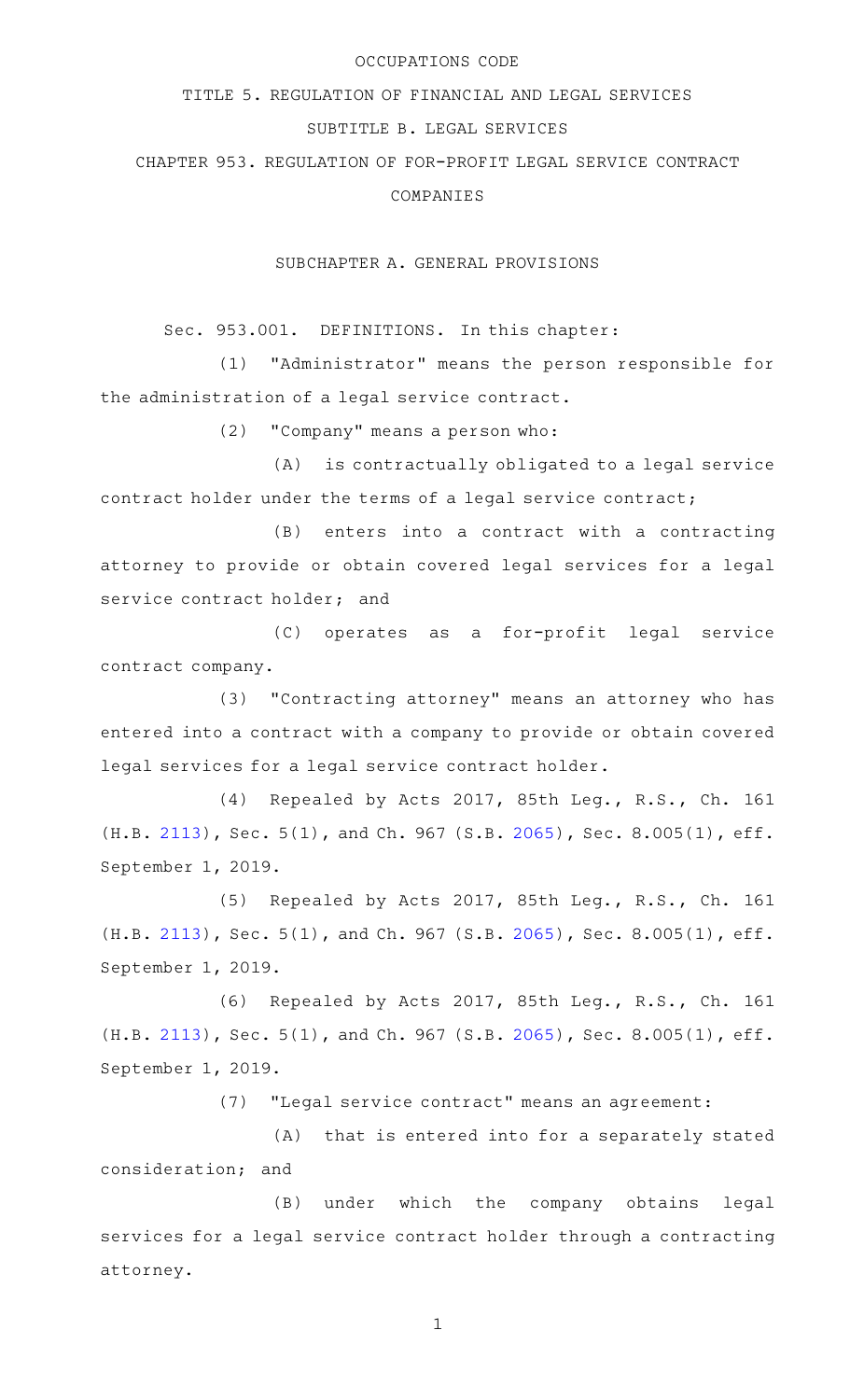(8) "Legal service contract holder" means the person who purchases or otherwise holds a legal service contract or who is covered under a group legal service contract.

(9) "Person" means an individual or a partnership, company, corporation, association, or other private group.

(10) "Sales representative" means a person who sells or solicits legal service contracts to a person on behalf of a company.

Added by Acts 2003, 78th Leg., ch. 1181, Sec. 1, eff. Sept. 1, 2003. Amended by:

Acts 2017, 85th Leg., R.S., Ch. 161 (H.B. [2113](http://www.legis.state.tx.us/tlodocs/85R/billtext/html/HB02113F.HTM)), Sec. 1, eff. September 1, 2019.

Acts 2017, 85th Leg., R.S., Ch. 161 (H.B. [2113\)](http://www.legis.state.tx.us/tlodocs/85R/billtext/html/HB02113F.HTM), Sec. 5(1), eff. September 1, 2019.

Acts 2017, 85th Leg., R.S., Ch. 967 (S.B. [2065\)](http://www.legis.state.tx.us/tlodocs/85R/billtext/html/SB02065F.HTM), Sec. 8.001, eff. September 1, 2019.

Acts 2017, 85th Leg., R.S., Ch. 967 (S.B. [2065\)](http://www.legis.state.tx.us/tlodocs/85R/billtext/html/SB02065F.HTM), Sec. 8.005(1), eff. September 1, 2019.

Sec. 953.002. EXEMPTIONS. This chapter does not apply to:

(1) a nonprofit legal services corporation under Chapter [961,](http://www.statutes.legis.state.tx.us/GetStatute.aspx?Code=IN&Value=961) Insurance Code;

(2) an automobile club supplying services under Chapter [722,](http://www.statutes.legis.state.tx.us/GetStatute.aspx?Code=TN&Value=722) Transportation Code;

(3) a prepaid legal services program under Chapter [951;](http://www.statutes.legis.state.tx.us/GetStatute.aspx?Code=OC&Value=951)

(4) a lawyer referral service under Chapter  $952$ ;

(5) a retainer contract between an attorney and a client, and similar contracts made with a group of clients involved in the same or closely related legal matters; or

(6) a contingency fee contract between an attorney and a client.

Added by Acts 2003, 78th Leg., ch. 1181, Sec. 1, eff. Sept. 1, 2003.

Sec. 953.003. EXEMPTIONS FROM CERTAIN OTHER LAWS. The acts of marketing, selling, offering for sale, issuing, making, proposing to make, and administering a legal service contract that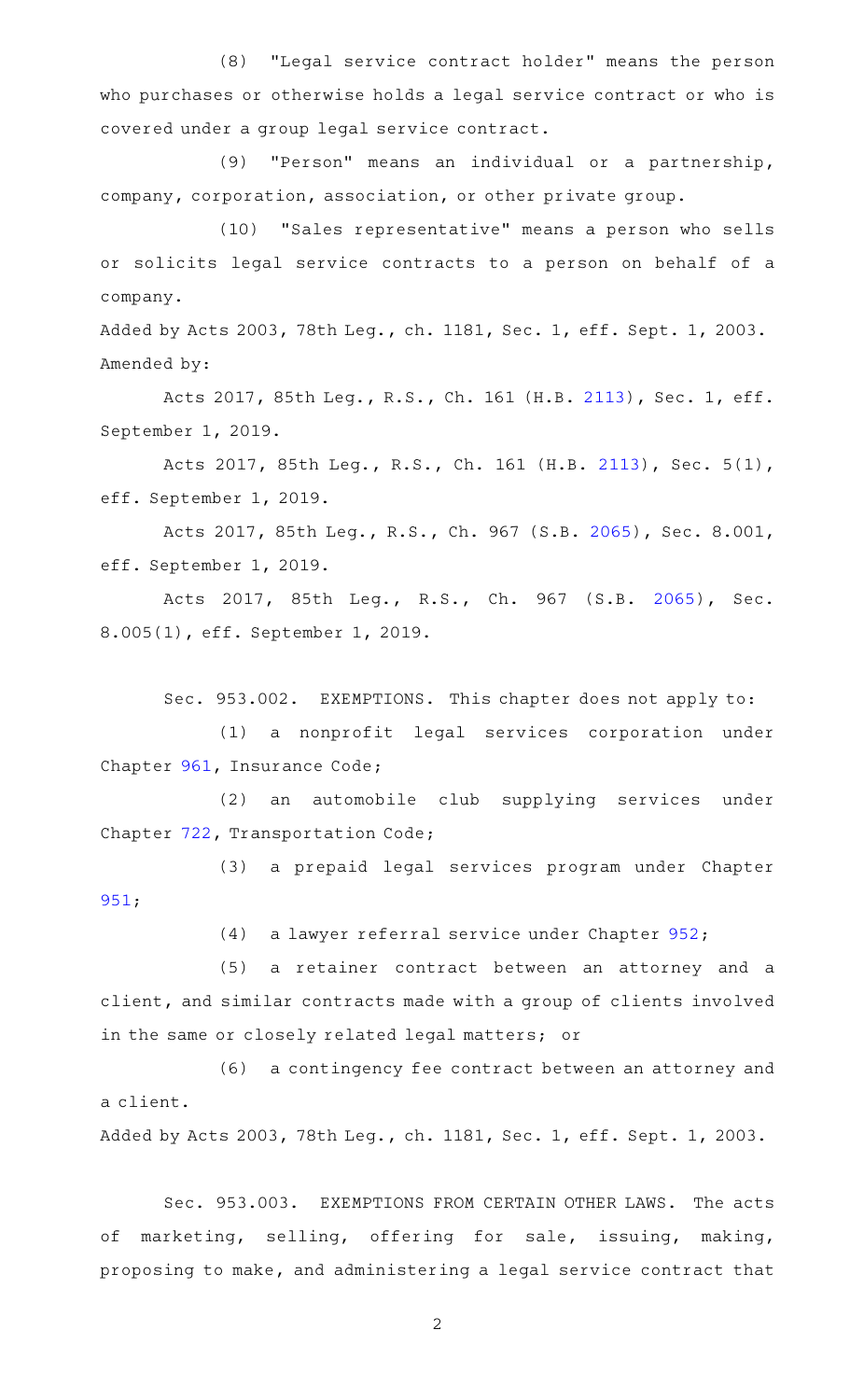is regulated by this chapter are exempt from the Insurance Code and other laws of this state regulating the business of insurance. Added by Acts 2003, 78th Leg., ch. 1181, Sec. 1, eff. Sept. 1, 2003.

SUBCHAPTER D. PRACTICE BY LEGAL SERVICE CONTRACT COMPANIES

Sec. 953.151. COMPANY REQUIREMENTS. (a) A company may not sell, offer for sale, or issue a legal service contract in this state unless the company gives the legal service contract holder:

(1) a receipt for, or other written evidence of, the purchase of the contract; and

(2) a copy of the legal service contract.

(b) A company shall perform the services as stated in the legal service contract.

Added by Acts 2003, 78th Leg., ch. 1181, Sec. 1, eff. Sept. 1, 2003.

Sec. 953.152. GROUP LEGAL SERVICE CONTRACTS. A company may issue group legal service contracts. The company shall provide a legal service contract holder who obtains a group contract with a document that describes the company 's services and complies with the requirements of this chapter.

Added by Acts 2003, 78th Leg., ch. 1181, Sec. 1, eff. Sept. 1, 2003.

Sec. 953.153. CONTRACTING ATTORNEY REQUIREMENTS. A contracting attorney must:

(1) be licensed in the jurisdiction in which the legal services are performed;

(2) be in good standing with the entity that licenses attorneys in that jurisdiction; and

(3) maintain professional liability and errors and omissions insurance with minimum annual limits of \$100,000 for each occurrence and \$300,000 in the aggregate.

Added by Acts 2003, 78th Leg., ch. 1181, Sec. 1, eff. Sept. 1, 2003.

Sec. 953.154. COMPANY INTERFERENCE WITH ATTORNEY'S DUTIES PROHIBITED. A company may not interfere with the attorney-client relationship or with the contracting attorney's independent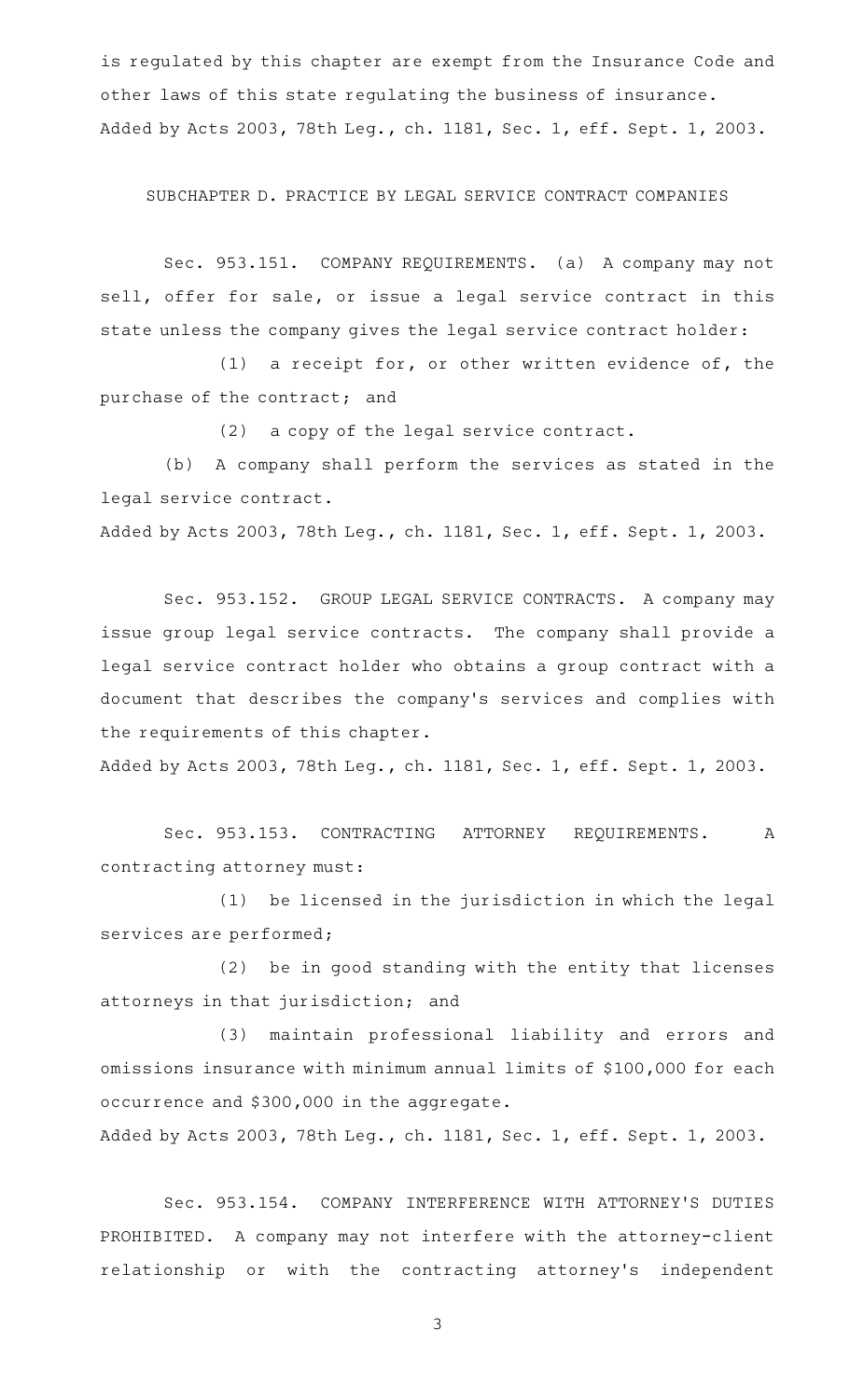exercise of professional judgment.

Added by Acts 2003, 78th Leg., ch. 1181, Sec. 1, eff. Sept. 1, 2003.

Sec. 953.156. FORM OF LEGAL SERVICE CONTRACT AND REQUIRED DISCLOSURES. A legal service contract marketed, sold, offered for sale, administered, or issued in this state must:

(1) be written, printed, or typed in clear, understandable language that is easy to read;

 $(2)$  include the name and full address of the company;

(3) include the purchase price of the contract and the terms under which the contract is sold;

(4) include the terms and restrictions governing cancellation of the contract by the company or the legal service contract holder;

 $(5)$  identify:

(A) any administrator, if the administrator is not the company;

 $(B)$  the sales representative; and

(C) the name of the legal service contract holder;

(6) include the amount of any deductible or copayment;

(7) specify the legal services and other benefits to be provided under the contract, and any limitation, exception, or exclusion;

(8) specify the legal services, if any, for which the company will provide reimbursement and the amount of that reimbursement;

(9) specify any restriction governing the transferability of the contract or the assignment of benefits;

(10) include the duties of the legal service contract holder;

(11) explain the method to be used in resolving the legal service contract holder 's complaints and grievances;

(12) explain how legal services may be obtained under the legal service contract;

(13) include a provision stating that no change in the contract is valid until the change has been approved by an executive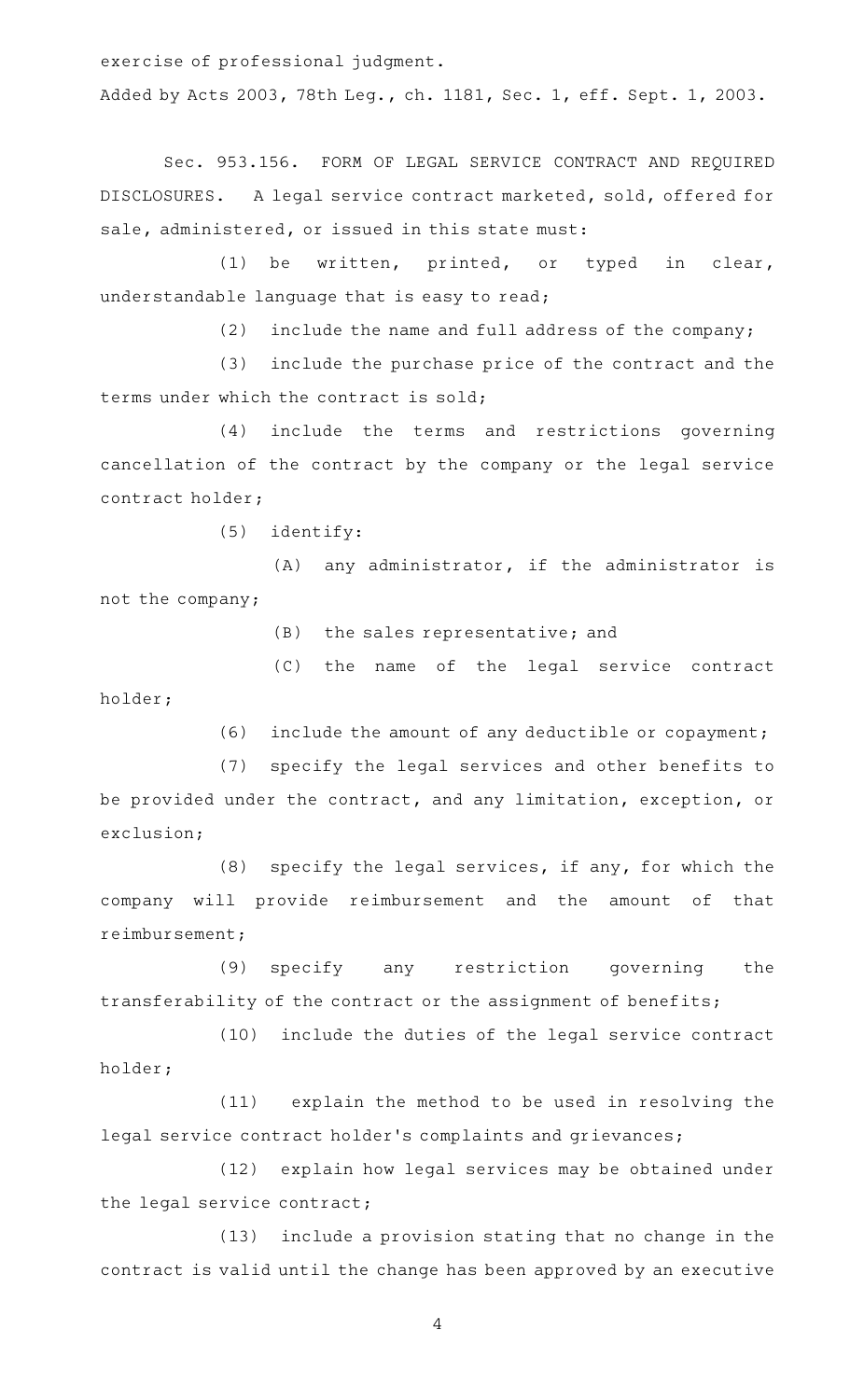officer of the company and unless the approval is endorsed or attached to the contract;

(14) include any eligibility and effective date requirements, including a definition of eligible dependents and the effective date of their coverage;

(15) include the conditions under which coverage will terminate;

(16) explain any subrogation arrangements;

(17) contain a payment provision that provides for a grace period of at least 31 days; and

(18) include conditions under which contract rates may be modified.

Added by Acts 2003, 78th Leg., ch. 1181, Sec. 1, eff. Sept. 1, 2003. Amended by:

Acts 2017, 85th Leg., R.S., Ch. 161 (H.B. [2113](http://www.legis.state.tx.us/tlodocs/85R/billtext/html/HB02113F.HTM)), Sec. 2, eff. September 1, 2019.

Acts 2017, 85th Leg., R.S., Ch. 967 (S.B. [2065\)](http://www.legis.state.tx.us/tlodocs/85R/billtext/html/SB02065F.HTM), Sec. 8.002, eff. September 1, 2019.

Sec. 953.157. TERMINATING A LEGAL SERVICE CONTRACT. A legal service contract holder may terminate the legal service contract if the legal service contract holder provides the company with written notice of the legal service contract holder 's intention of terminating the contract not later than the seventh day after the date the legal service contract holder receives the contract.

Added by Acts 2003, 78th Leg., ch. 1181, Sec. 1, eff. Sept. 1, 2003.

Sec. 953.158. VOIDING A LEGAL SERVICE CONTRACT. (a) If a legal service contract holder terminates a legal service contract in accordance with Section [953.157](http://www.statutes.legis.state.tx.us/GetStatute.aspx?Code=OC&Value=953.157) and the holder has not sought legal services under the contract before the contract is terminated, the contract is void.

(b) A legal service contract holder may void the legal service contract at a later time as provided by the contract.

(c) If a legal service contract is voided, the company shall refund to the legal service contract holder or credit to the account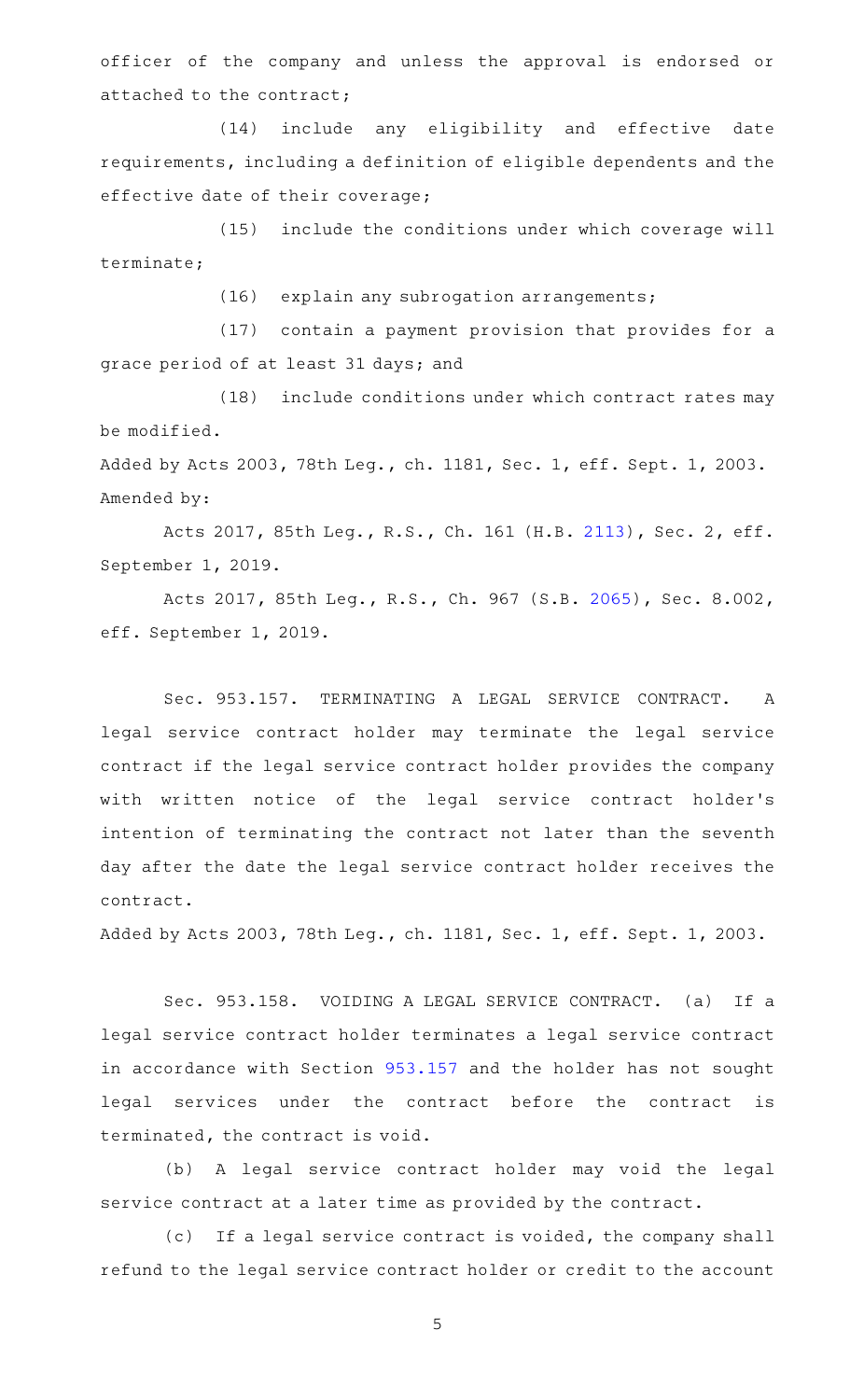of the legal service contract holder the full purchase price of the contract. If the company does not pay the refund or credit the legal service contract holder 's account before the 46th day after the date the contract is voided, the company is liable to the legal service contract holder for a penalty each month an amount remains outstanding. The monthly penalty may not exceed 10 percent of the amount outstanding.

(d) The right to void a legal service contract is not transferable.

Added by Acts 2003, 78th Leg., ch. 1181, Sec. 1, eff. Sept. 1, 2003.

Sec. 953.159. CANCELING A LEGAL SERVICE CONTRACT. (a) A company may cancel a legal service contract by mailing a written notice of cancellation to the legal service contract holder at the legal service contract holder 's last known address according to the records of the company. The company must mail the notice before the fifth day preceding the effective date of the cancellation. The notice must state the effective date of the cancellation and the reason for the cancellation.

(b) The company is not required to provide prior notice of cancellation if the legal service contract is canceled because of:

(1) nonpayment of the consideration for the contract;

(2) a material misrepresentation by the legal service contract holder to the company;

(3) a substantial breach of a duty by the legal service contract holder; or

(4) cancellation of the contract by the legal service contract holder.

Added by Acts 2003, 78th Leg., ch. 1181, Sec. 1, eff. Sept. 1, 2003.

Sec. 953.160. LIMITATIONS ON COMPANY NAME. (a) A company may not use a name that:

(1) includes "insurance," "casualty," "surety," or "mutual" or any other word descriptive of the insurance, casualty, or surety business; or

(2) is deceptively similar to the name or description of an insurance or surety corporation or to the name of any other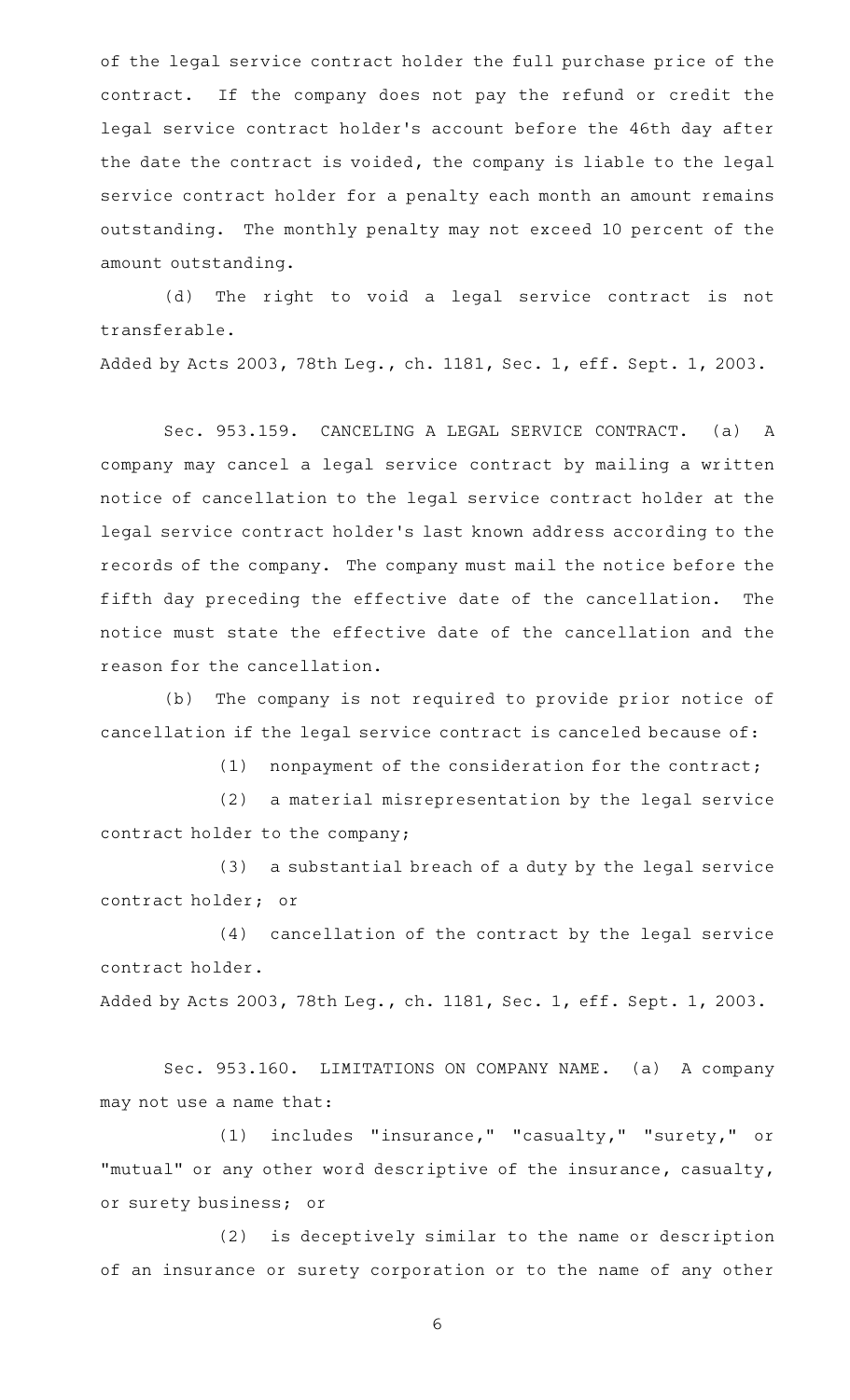company.

(b) This section does not apply to a company that, before September 1, 2003, included a word prohibited under this section in its name. A company described by this subsection must include in each legal service contract a statement substantially similar to the following: "This agreement is not an insurance contract." Added by Acts 2003, 78th Leg., ch. 1181, Sec. 1, eff. Sept. 1, 2003.

Sec. 953.161. MISLEADING STATEMENTS PROHIBITED. A company, a sales representative, or a representative of a sales representative may not, in the company 's contracts or marketing:

(1) make, permit, or cause to be made any false or misleading statement; or

(2) deliberately omit a material statement if the omission would be considered misleading. Added by Acts 2003, 78th Leg., ch. 1181, Sec. 1, eff. Sept. 1, 2003.

Sec. 953.162. APPOINTMENT AND RESPONSIBILITIES OF ADMINISTRATOR. A company may appoint an administrator or designate a person to be responsible for:

(1) all or any part of the administration or sale of legal service contracts; and

(2) compliance with this chapter. Added by Acts 2003, 78th Leg., ch. 1181, Sec. 1, eff. Sept. 1, 2003. Amended by:

Acts 2017, 85th Leg., R.S., Ch. 161 (H.B. [2113](http://www.legis.state.tx.us/tlodocs/85R/billtext/html/HB02113F.HTM)), Sec. 3, eff. September 1, 2019.

Acts 2017, 85th Leg., R.S., Ch. 967 (S.B. [2065\)](http://www.legis.state.tx.us/tlodocs/85R/billtext/html/SB02065F.HTM), Sec. 8.003, eff. September 1, 2019.

## SUBCHAPTER F. ENFORCEMENT

Sec. 953.251. DECEPTIVE TRADE PRACTICE. A violation of this chapter is a deceptive trade practice actionable under Subchapter E, Chapter [17,](http://www.statutes.legis.state.tx.us/GetStatute.aspx?Code=BC&Value=17) Business & Commerce Code. Added by Acts 2017, 85th Leg., R.S., Ch. 161 (H.B. [2113](http://www.legis.state.tx.us/tlodocs/85R/billtext/html/HB02113F.HTM)), Sec. 4, eff. September 1, 2019.